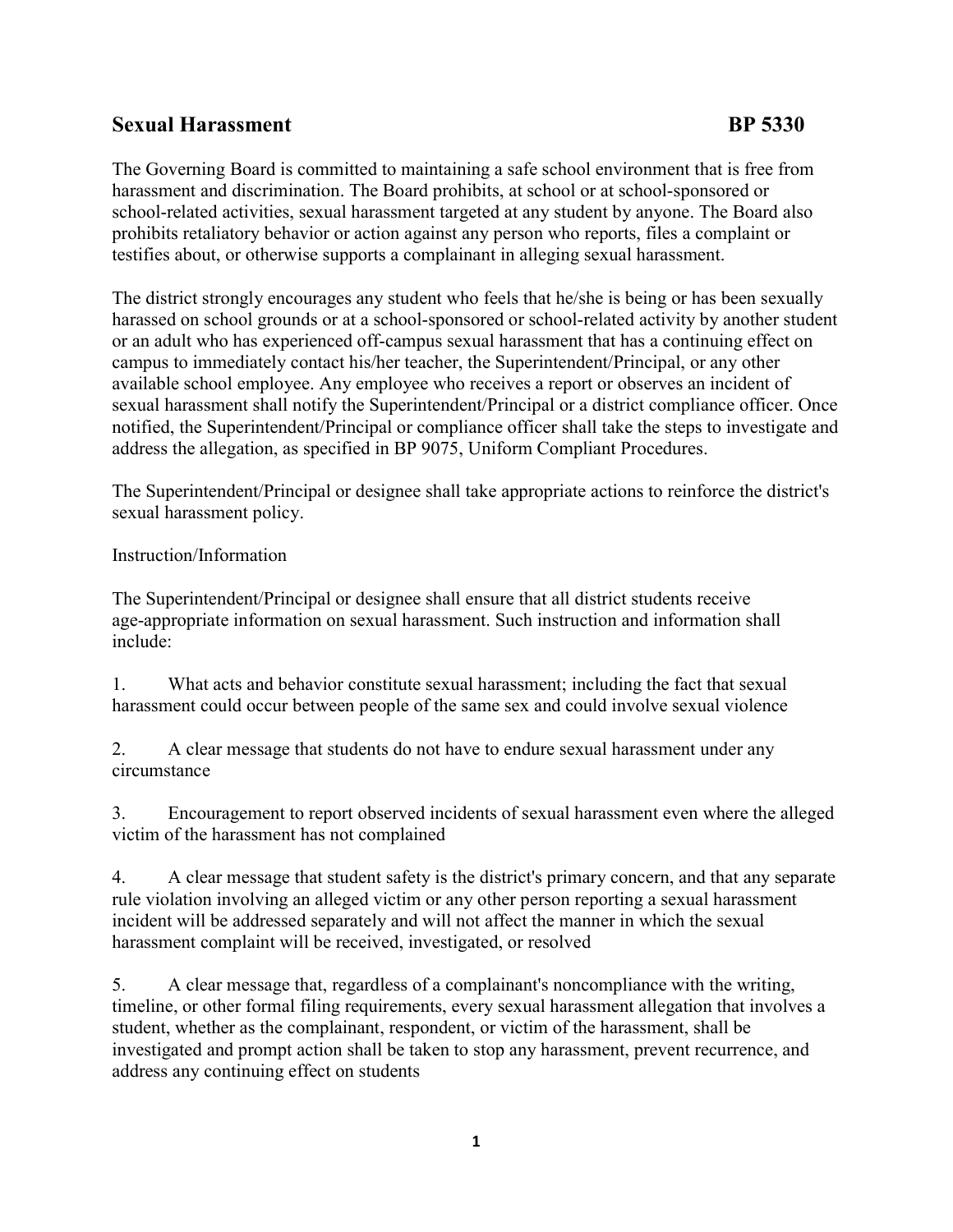6. Information about the district's procedure for investigating complaints and the person(s) to whom a report of sexual harassment should be made

7. Information about the rights of students and parents/guardians to file a civil or criminal complaint, as applicable, including the right to file a civil or criminal complaint while the district investigation of a sexual harassment complaint continues

8. A clear message that, when needed, the district will take interim measures to ensure a safe school environment for a student who is the complainant or victim of sexual harassment and/or other students during an investigation and that, to the extent possible, when such interim measures are taken, they shall not disadvantage the complainant or victim of the alleged harassment

Complaint Process and Disciplinary Actions

Sexual harassment complaints by and against students shall be investigated and resolved in accordance with law and district procedures specified in BP 9075 - Uniform Complaint Procedures. Superintendent/Principals are responsible for notifying students and parents/guardians that complaints of sexual harassment can be filed under BP 9075 and where to obtain a copy of the procedures.

Upon investigation of a sexual harassment complaint, any student found to have engaged in sexual harassment or sexual violence in violation of this policy shall be subject to disciplinary action. For students in grades 4-12, disciplinary action may include suspension and/or expulsion, provided that, in imposing such discipline, the entire circumstances of the incident(s) shall be taken into account.

Upon investigation of a sexual harassment complaint, any employee found to have engaged in sexual harassment or sexual violence toward any student shall have his/her employment terminated in accordance with law and the applicable collective bargaining agreement.

Record-Keeping

The Superintendent/Principal or designee shall maintain a record of all reported cases of sexual harassment to enable the district to monitor, address, and prevent repetitive harassing behavior in district schools.

Legal Reference: EDUCATION CODE 200-262.4 Prohibition of discrimination on the basis of sex 48900 Grounds for suspension or expulsion 48900.2 Additional grounds for suspension or expulsion; sexual harassment 48904 Liability of parent/guardian for willful student misconduct 48980 Notice at beginning of term CIVIL CODE 51.9 Liability for sexual harassment; business, service and professional relationships 1714.1 Liability of parents/guardians for willful misconduct of minor GOVERNMENT CODE 12950.1 Sexual harassment training CODE OF REGULATIONS, TITLE 5 4600-4687 Uniform complaint procedures